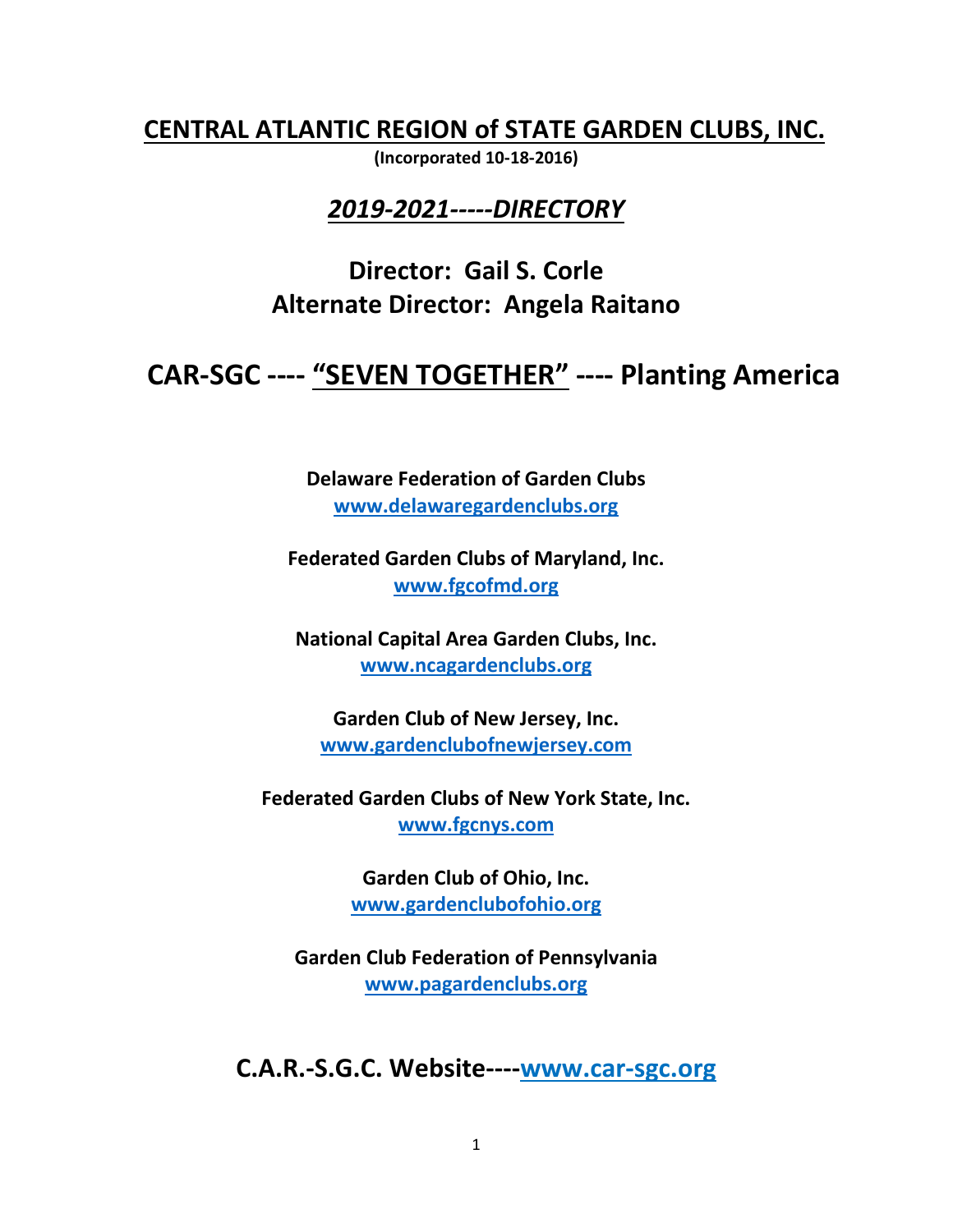# **BOARD OF DIRECTORS 2019-2021**

# *Standing Committees*

## **Executive Committee:**

#### **Elected Officers:**

**Director Gail Corle Alternate Director Angela Raitano**

**DE President Constance Raymond MD President Carolyn Braverman NCA President Cherie Lejeune NJ President Jeannie Geremia NY President Victoria Bellias OH President Mary Lou Smith PA President Joyce Milberg**

**Appointed Officers:**

 **Secretary Jane Kneessi Treasurer Mary Williford Parliamentarian Wanda Davis**

**Advisors: Regina Brown Shirley Nicolai**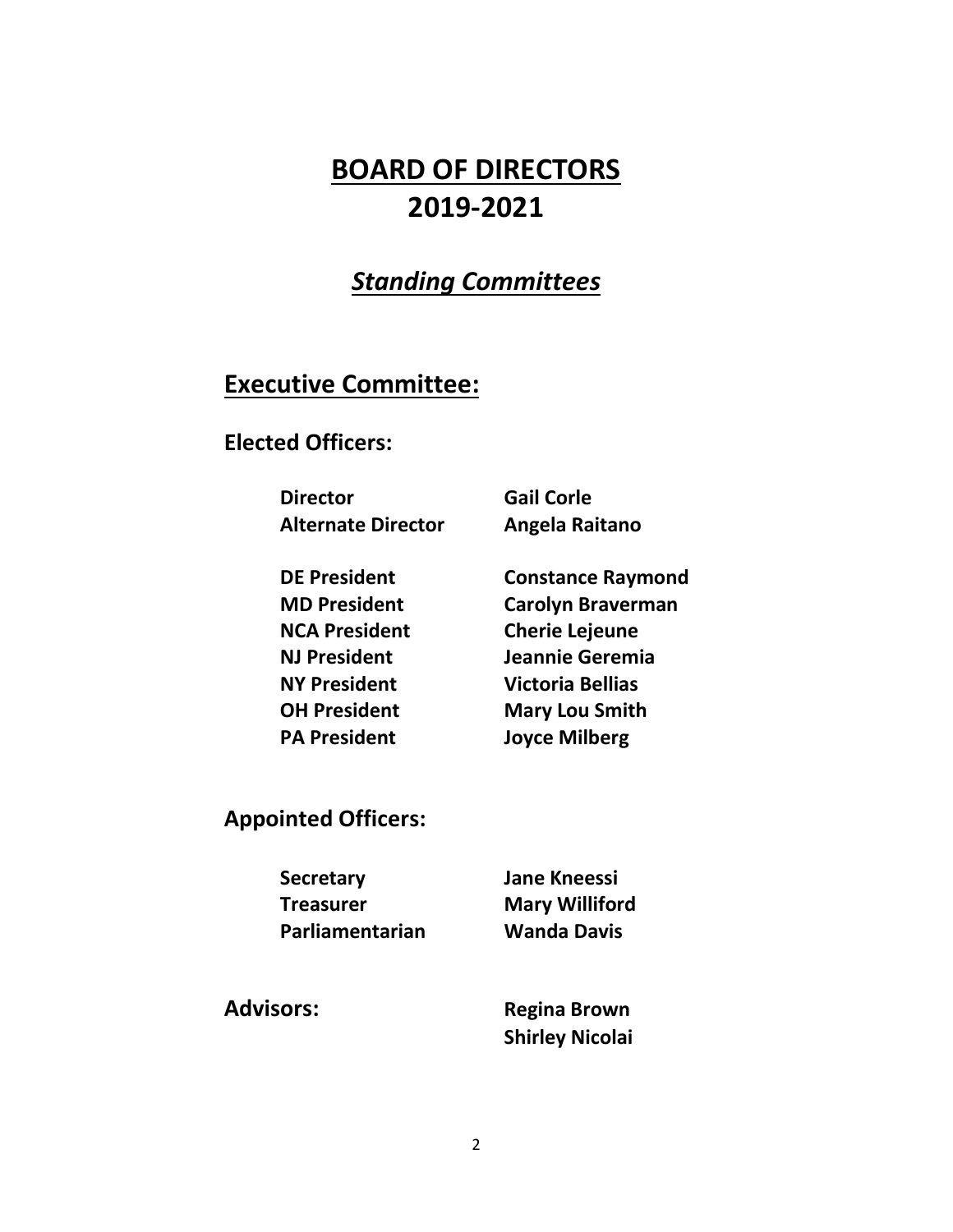# **STANDING COMMITTEES Continued:**

#### **Advisory Committee:**

**Chair: Regina Brown Anne M. Bucher Marie Coulter Carmi DeVito Joy Ericson Jeanne Nelson Shirley Nicolai Mary Warshauer**

**Budget/Finance:**

**Chair: David Healy Treasurer Mary Williford Joy Ericson Shirley Basista**

#### **Organizational Studies Committee:**

**Vice-Chair Diane Hughes Parliamentarian Wanda Davis**

**Chair Angela Raitano**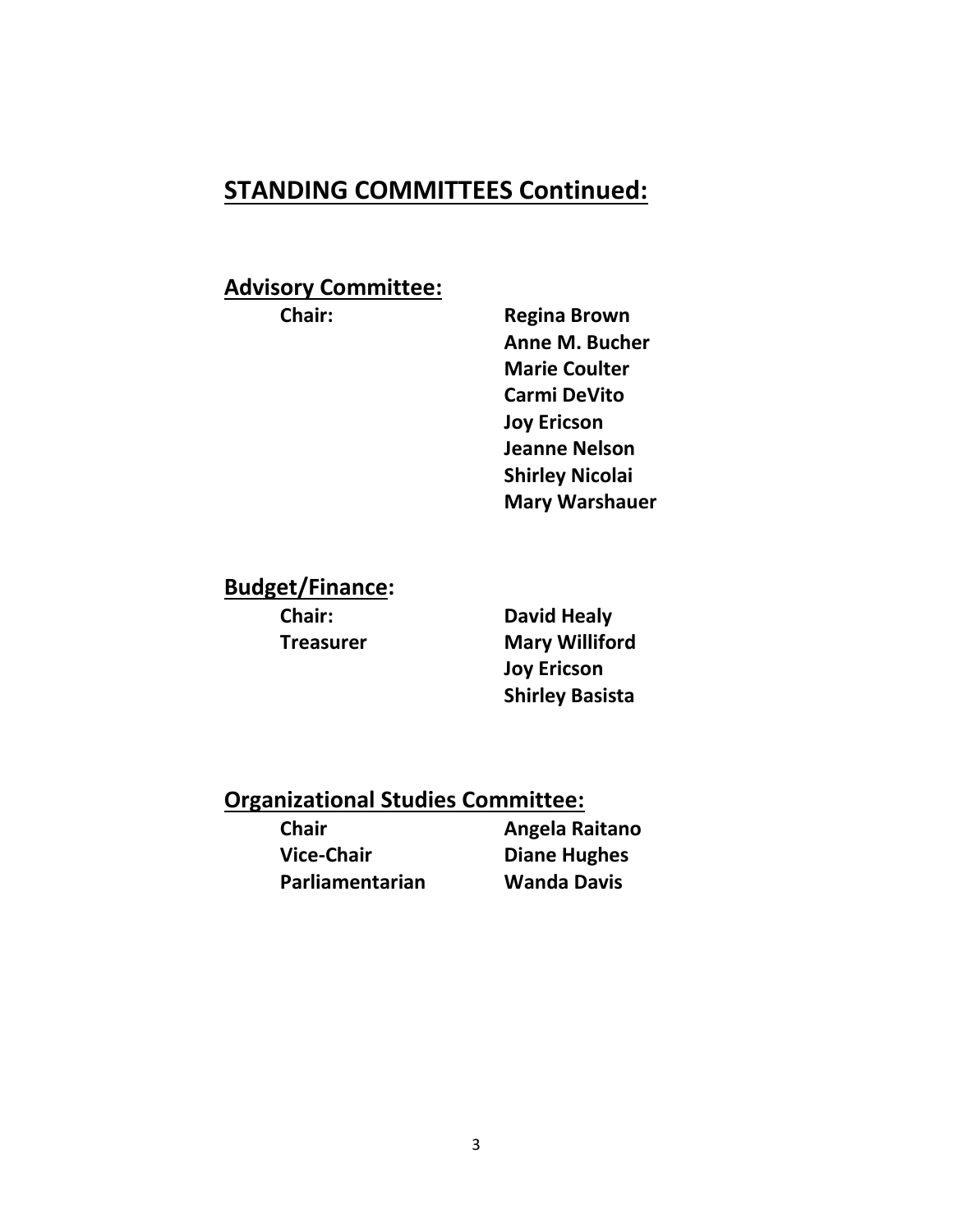## *BOARD COMMITTEES*

# **Awards:**

| Chair:                                | <b>Mary Ann Ferguson Rich</b> |
|---------------------------------------|-------------------------------|
| <b>Vice Chair:</b>                    | Cleo Lehman                   |
| <b>American Horticultural Society</b> |                               |
| <b>Region Herbaceous Perennial:</b>   | <b>Anne Bucher</b>            |
| <b>Award of Honor:</b>                | <b>Gail Corle, Director</b>   |
| <b>Award of Excellence:</b>           | <b>Martha "Marty" Rushlow</b> |
| <b>Civic Development/Improvement:</b> | <b>Phyllis Besch</b>          |
| <b>Educational Exhibit:</b>           | <b>Patricia Rupiper</b>       |
| <b>Environmental Concerns:</b>        | <b>Patricia Wilson</b>        |
| <b>Flower Show Schedule:</b>          | <b>Cecelia Millea</b>         |
| <b>Golden Perennial Bloom:</b>        | <b>Monica Hansen</b>          |
| <b>Jean Ladson Outstanding</b>        |                               |
| <b>Garden Club Achievement:</b>       | <b>Jane Bersch</b>            |
| <b>Membership Increase:</b>           | <b>Elva Davidson</b>          |
| <b>Publicity/Pressbook:</b>           | <b>Poss Tarpley</b>           |
| <b>Violet S. Thoron:</b>              | <b>Jane Bersch</b>            |
| <b>C.A.R. Youth Excellence:</b>       | <b>Barbara Shepard</b>        |
| <b>NGC Youth Awards:</b>              |                               |
| <b>High School Essay:</b>             | <b>Barbara Brand</b>          |
| Poetry:                               | <b>Vivian Abel</b>            |
| Sculpture:                            | <b>Marcia Richard</b>         |
| <b>Smokey Bear/Woodsy</b>             |                               |
| <b>Owl Poster:</b>                    | Patricia Cargnoni             |
|                                       |                               |

#### **Chaplain/Memorial Services: Jo Sellers**

## **Communications:**

**Chair/Web-Master Margaret Woda Directory Updates: Joanne Erickson** *The CAR Review* **Editor: Caroline Carbaugh Social Media: Marcy Cunkelman**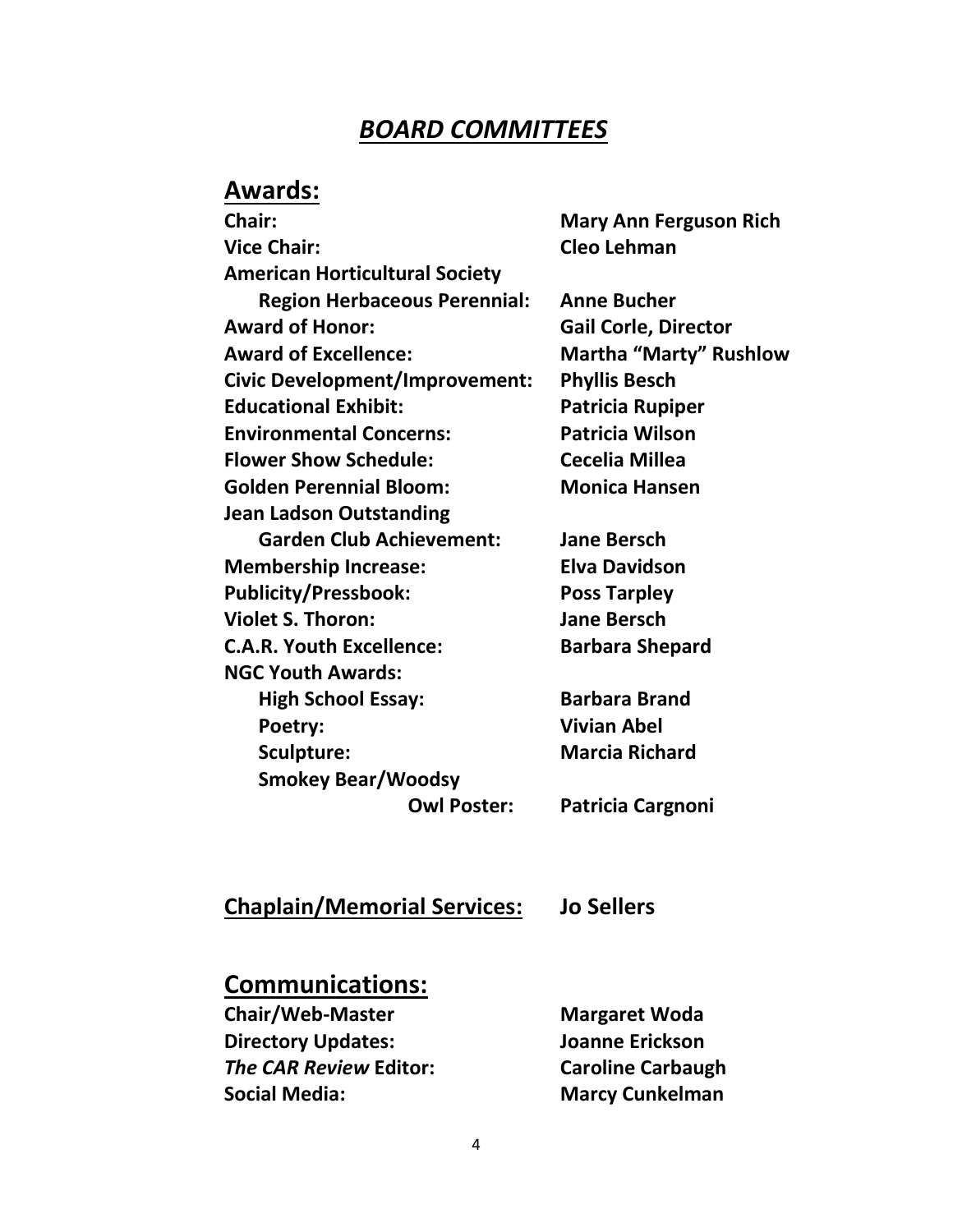### **CAR-SGC Conference:**

| Coordinator:               | <b>Bette Cookendorfer</b>                                 |  |
|----------------------------|-----------------------------------------------------------|--|
| <b>Credentials:</b>        | <b>Debbie Sickmiller</b>                                  |  |
| <b>Vice-Credentials</b>    | <b>Cindy Kozakewich</b>                                   |  |
| Protocol:                  | Patricia Wolanski                                         |  |
| <b>Vice-Protocol:</b>      | <b>Flossie Narducci</b>                                   |  |
|                            | 7 State Conference Liaisons: (State 1 <sup>st</sup> V.P.) |  |
| DE                         | <b>Barbara DeRue</b>                                      |  |
| <b>MD</b>                  | Anna O'Kelly                                              |  |
| <b>NCA</b>                 | <b>Arlene Stewart</b>                                     |  |
| <b>NJ</b>                  | Cecelia Millea                                            |  |
| <b>NY</b>                  | Lynne Arnold                                              |  |
| <b>OH</b>                  | <b>Marlene Hatton</b>                                     |  |
| <b>PA</b>                  | <b>Sheila Croushore</b>                                   |  |
| 2019 Conference Chair: NCA | Lydia Barbour---Kaki Power                                |  |
| 2020 Conference Chair: DE  | Okksana Hoey—Margaret Woda                                |  |
| 2021 Conference Chair: PA  |                                                           |  |
| 2022 Conference Chair: NY  |                                                           |  |

# *C.A.R.-S.G.C Outreach-Leadership Project*

*The Director's Special Project "GROWTH BY SHARING"*

**Vice-Chair Christine Leskosky Liaison to Teachers/Youth Programs Judith Schaffer Liaison to Master Gardeners/Education Programs Tony Antes/Melissa Siegel Liaison to Senior Living Communities/ New Clubs and Programs Tonya Young Leadership Outreach Christine Leskosky**

**2023 Conference Chair: NJ**

**Mentoring Programs/Sister Clubs Mickie Marquis** 

#### **Chair: Robin Hammer**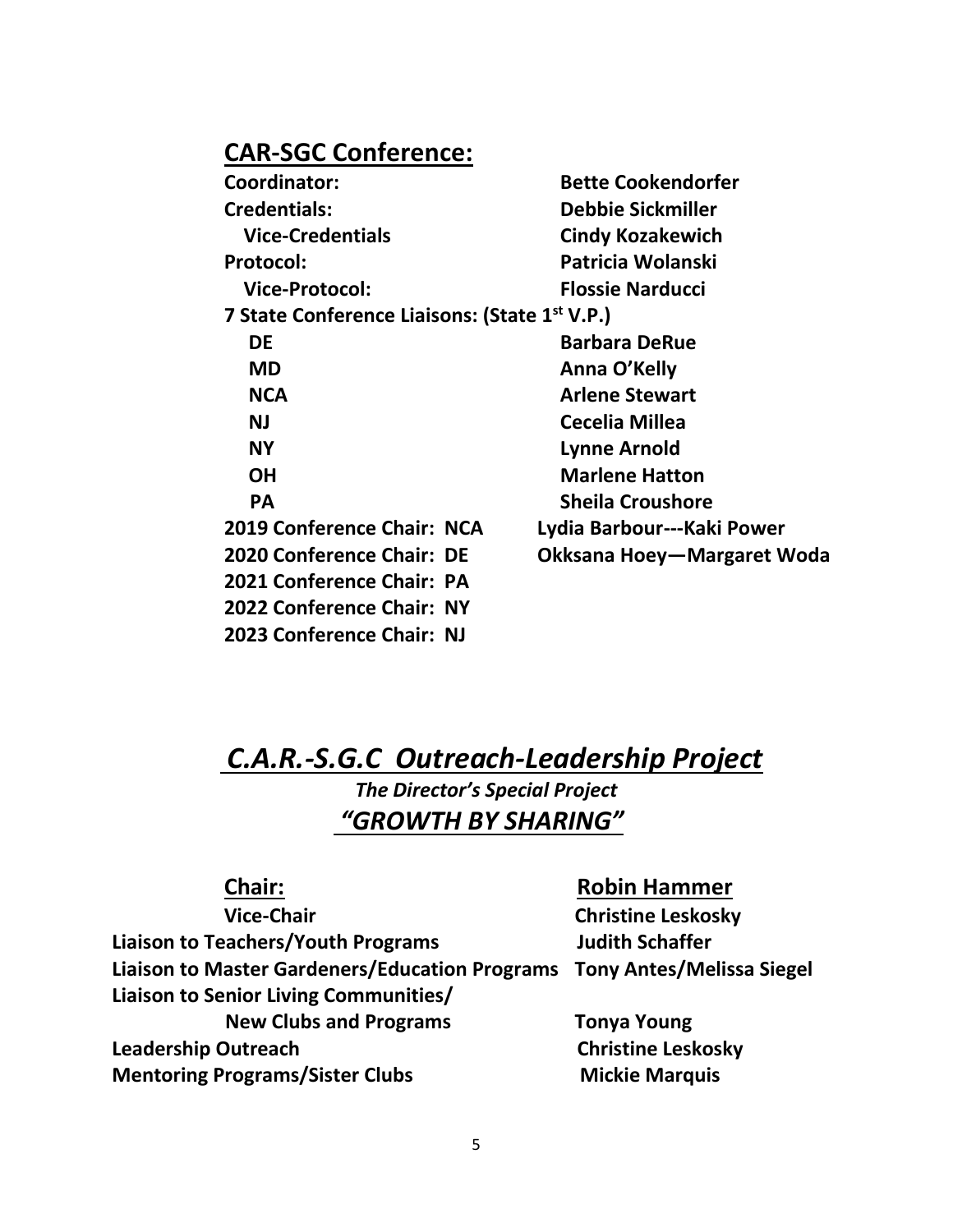# **Environmental Concerns & Conservation:**

**Coordinator & Legislation Awareness Sharon Brown Air & Water Protection & Conservation Linda Harris Birds, Bugs, Butterflies and Endangered Species Iris Cisarik**

**Historian: Mary Jo Scholmann** 

### **Horticulture:**

**Coordinator Grace Mitchell Children's Gardens/School Gardens Aggie Goss Container and Indoor Gardening Theory Marilyn Backus Memorial, Historic Gardens, Arboretum Barbara Hilyard Native Plants, Wildflowers, Trees and Shrubs Jane Bianco New Cultivars and Heirloom Plants <b>Grace Mitchell Therapy-Healing Gardens Judy Morley Xeriscaping and Sustainable Gardening Jane Madis**

## **Membership Committee:**

**Coordinator Elva Davidson Book of Recognition Nancy Fulk Life Membership--NGC & CAR-SGC— Scholarship Donations Claire Leichliter Personnel Coordinator Joanne Erick**

## **NGC/CAR-SGC Continuing Projects:**

| <b>Blue Star Memorial Markers</b>                 | <b>Joyce Crider</b>               |
|---------------------------------------------------|-----------------------------------|
| <b>CAR Educational Grants</b>                     | <b>Jeanne Nelson---Judy Vehse</b> |
| <b>Habitat for Humanity</b>                       | <b>Sue Trager</b>                 |
| <b>Member Services/Vision of Beauty Calendars</b> | <b>Joy Ericson</b>                |
| <b>National Garden Week</b>                       | <b>Jackie Davies</b>              |
| <b>Natural Disasters CAR Region</b>               | <b>Bette Lewis</b>                |
| <b>Plant America</b>                              | <b>Nancy Hustis</b>               |
| <b>Penny Pines</b>                                | <b>Kay John</b>                   |
| Scholarship                                       | <b>Connie Taylor</b>              |